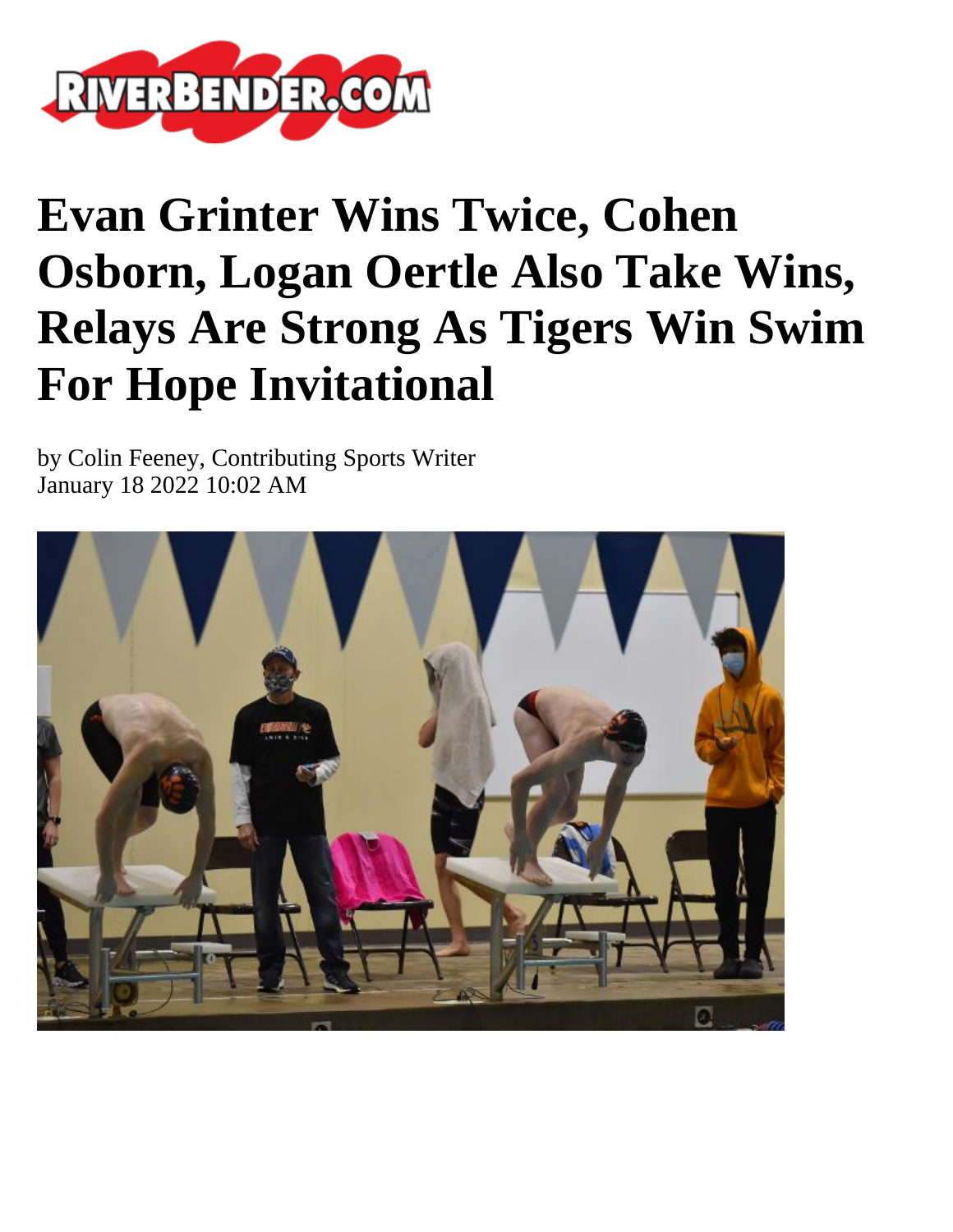EDWARDSVILLE - Evan Grinter was the only multiple winner for Edwardsville High's boys swimming team, while Cohen Osborn and Logan Oertle also won events and the relay teams won two events as the Tigers won the fourth annual Swim For Hope meet Monday afternoon at the Chuck Fruit Aquatic Center.

Edwardsville won the four team meet with 316 points, with Chatham Glenwood coming in second with 276 points, O'Fallon was third with 233 and Springfield came in fourth with 201 points.

The one-meter springboard diving competition was held first, with the Titans' Charlie Batton winning with a score of 343.25 points, with Hunter Schlueter coming in third with 289.15 points. The team of Oertle, Osborn, Grinter and Eddie Myers won the 100 yard medley relay with a time of 47.84 seconds, while Glenwood's Will Turk took the 50-yard freestyle at 22.46 seconds, while the Tigers' Austin Norcio came in fourth at 24.38 seconds and Alex Ge placed 10th at 26.15 seconds. The Titans' Andrew Sanner won the 100-yard backstroke at 1:00.76, with Edwardsville's Luke DeConcini placing third at 1:04.57 and Dane Falls finishing fourth at 1:07.04. Lleyton Turk of Glenwood won the 50-yard breaststroke with a time of 28.82 seconds, with Daniel Sanchez of the Tigers coming in third at 31.59 seconds and Lucas Schardt came in fourth at 33.39 seconds.

Grinter won his first event of the day in the 100-yard butterfly, coming in at 1:01.27, with Danford Mason second at 1:12.44. Osborn then won the 50-yard backstroke at 24.65 seconds, with Myers second at 26.42 seconds. Will Hovey of Springfield took the 100-yard breaststroke at 1:14.91, with Gabe Csaszar coming in second at 1:15.49 and Bobby Grilli finished eighth at 1:27.36. The Glenwood team of Lucas Sullens, Sanner, Lleyton Turk and Will Turk won the 200-yard freestyle relay with a time of 1:33.48, with the Tigers' team of DeConcini, Oertle, Javier DeLaCruz and Sanchez placing third at 1:41.33. Oertle went on to win the 100-yard freestyle with a time of 54.45 seconds, with Mason coming in sixth at 58.22 seconds.

Grinter won his second event of the day in the 50-yard butterfly, coming in at 25.52 seconds, while DeConcini came in fourth at 26.61 seconds. Will Turk won the 100-yard individual medley at 54.58 seconds, with Osborn second at 55.61 seconds and Myers coming in fifth at 59.58 seconds. In the meet's final event, the Tigers' team of Osborn, Norcio, Myers and DeConcini won the 100-yard freestyle relay with a time of 42.74 seconds.